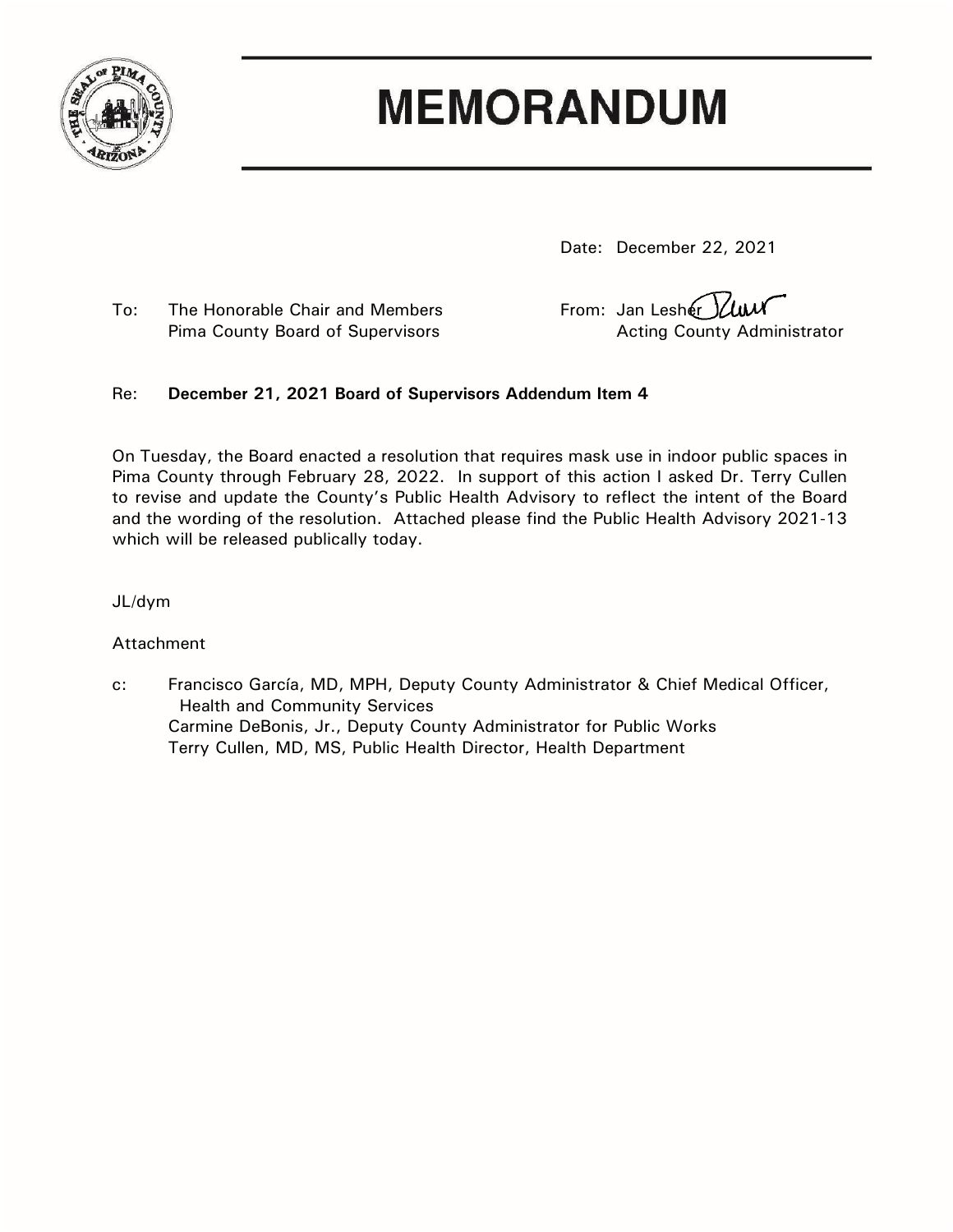

# **Public Health Advisory Update COVID-19** *2021-13*

*Updated December 22, 2021*

This Public Health Advisory (PHA) provides an update of the pandemic in Pima County, including the latest on masking, vaccination efforts, disease situation, and ongoing recommendations to reduce the impact of COVID-19.

# **Face coverings**

- On December 21, 2021, the Pima County Board of Supervisors passed [Resolution 2021-87](https://webcms.pima.gov/UserFiles/Servers/Server_6/File/Government/Administration/newsroom/2021/December/BOS_AdoptedResolution_2021-87_12-21-21.pdf) that **requires all Pima County residents 5 and older (including fully vaccinated individuals) to wear masks in public indoor settings when it's not possible to maintain six feet of physical distancing**. Exemptions are listed in the Resolution.
- Masks are also required while i[n public transportation hubs and on public transportation,](https://www.cdc.gov/coronavirus/2019-ncov/travelers/face-masks-public-transportation.html) including buses, airplanes, trains and ride-shares.

#### **COVID-19 Mitigation Measures**

- The Health Department **strongly recommends** the following mitigation measures be observed by all residents and visitors in Pima County:
	- o Get vaccinated and boosted if you have not yet done so.
	- o Stay home when sick with a fever, cough, or other COVID-19 symptoms.
	- o Avoid indoor and crowdedspaces.
	- o Cover coughs and sneezes with a tissue or fabric, or into your sleeve or elbow (not into hands).
	- $\circ$  Frequently wash hands with soap and water for at least 20 seconds or use hand sanitizer.

#### **Vaccination**

• PCHD **strongly recommends** that anyone 5 years or older receive the primary COVID-19 vaccination series (and booster if age eligible). Boosters are available to anyone over 16 if it has been six months from their second dose of the Pfizer or Moderna vaccines, or two months since their single shot of Johnson & Johnson. Further information on vaccine availability is at [www.pima.gov/covid19vaccine.](http://www.pima.gov/covid19vaccine)

#### **School and Childcare Settings**

- K-12 schools and childcare settings are indoor public spaces, and as such masks are required for teachers, staff, students, and visitors.
- The school dashboard indicates that Pima County continues to have high transmission of COVID-19. School data is available at [https://ww](http://www.azdhs.gov/covid19/index.php#schools-dashboard)w[.azdhs.g](http://www.azdhs.gov/covid19/index.php#schools-dashboard)o[v/covid19/index.php#schools-dashboard.](http://www.azdhs.gov/covid19/index.php#schools-dashboard)

#### **Testing**

- Any person, regardless of vaccination status, who has COVID-19 symptoms should test for COVID-19.
- Close contacts to confirmed or suspected COVID should test for COVID-19 on day 5-7 after contact and regardless of vaccination status.
- PCHD continues to distribute at-home self-test kits at Pima County libraries as well as PCHD clinics and other distribution points. Please see [www.pima.gov/covid19testing](https://webcms.pima.gov/cms/One.aspx?portalId=169&pageId=575060) for further details.

#### **Other Strategies for the Holidays**

- Please take the following personal actions to help limit transmission of COVID-19:
	- o Celebrate outdoors.